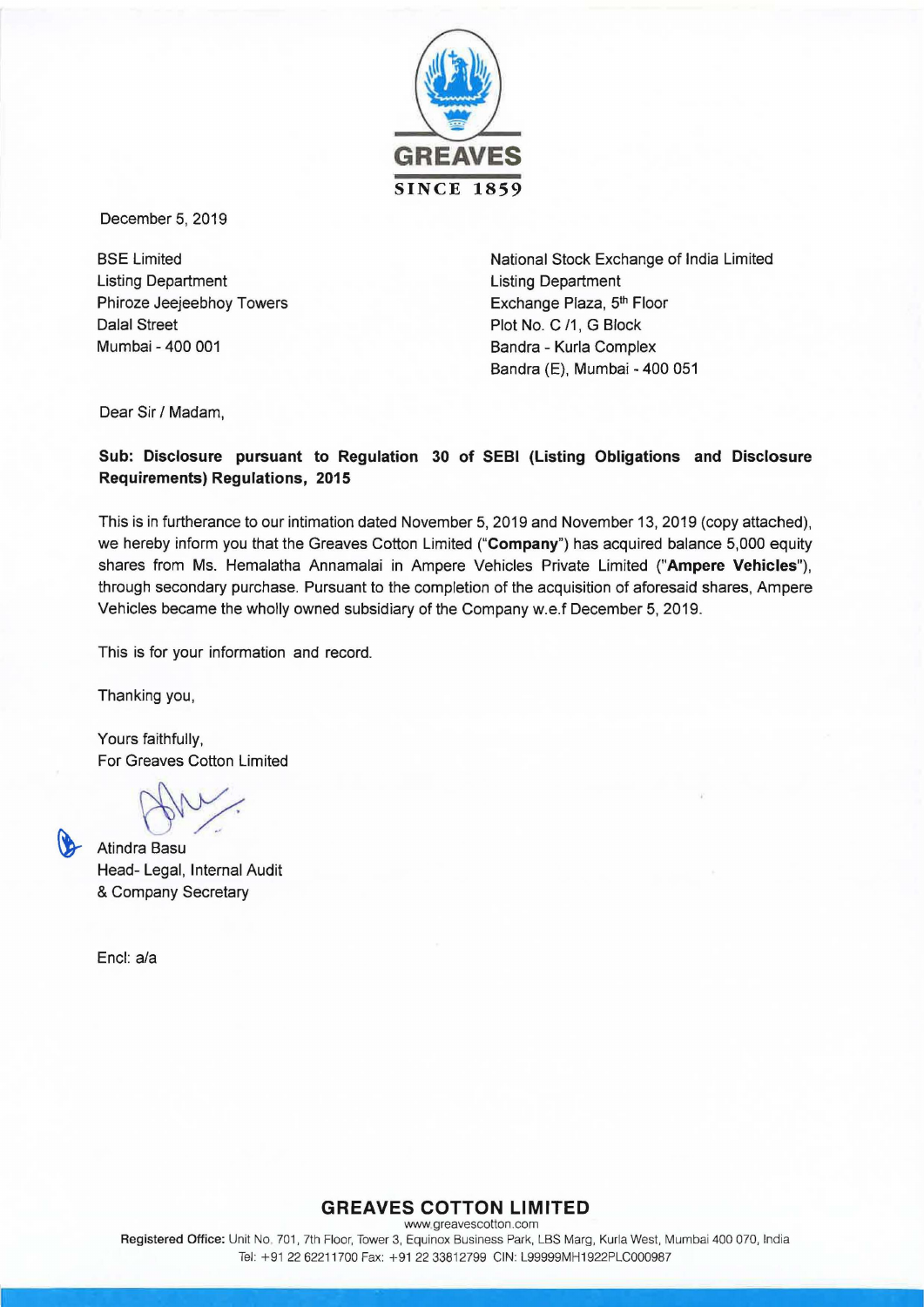

13<sup>th</sup> November, 2019

Stock Code: BSE-501455 NSE-GREAVESCOT

BSE Limited Listing Department Phiroze Jeejeebhoy Towers Dalal Street Mumbai- 400 001

National Stock Exchange of India Limited Listing Department Exchange Plaza, 5<sup>th</sup> Floor Plot No. C /1, G Block Bandra - Kurla Complex Bandra (E), Mumbai - 400 051

Dear Sir / Madam,

## **Sub: Disclosure pursuant to Regulation 30 of SEBI {Listing Obligations and Disclosure Requirements) Regulations, 2015**

In furtherance to our intimation dated  $5<sup>th</sup>$  November, 2019, we would like to inform that the Company has entered into the definitive agreement thereby acquiring 21,94,220 equity shares constituting 18.72% shares entirely held by Ms. Hemalatha Annamalai in Ampere Vehicles Private Limited **("Ampere Vehicles"),** through secondary purchase. With the completion of the acquisition of aforesaid shares, the Company has acquired absolute control in its subsidiary Ampere Vehicles. A copy of the Press Release is hereby attached.

This is for your information and record.

Thanking you,

Yours Faithfully,

For Greaves Cotton Limited

Atindra Basu Head - Legal, Internal Audit & Company Secretary

Encl.: a/a

**GREAVES COTTON LIMITED**  www.greavescotton com Registered Office: Unit No. 701, 7th Floor, Tower 3, Equinox Business Park, LBS Marg, Kurla West, Mumbai 400 070, India Tel: +91 22 62211700 Fax: +91 22 33812799 CIN: L99999MH1922PLC000987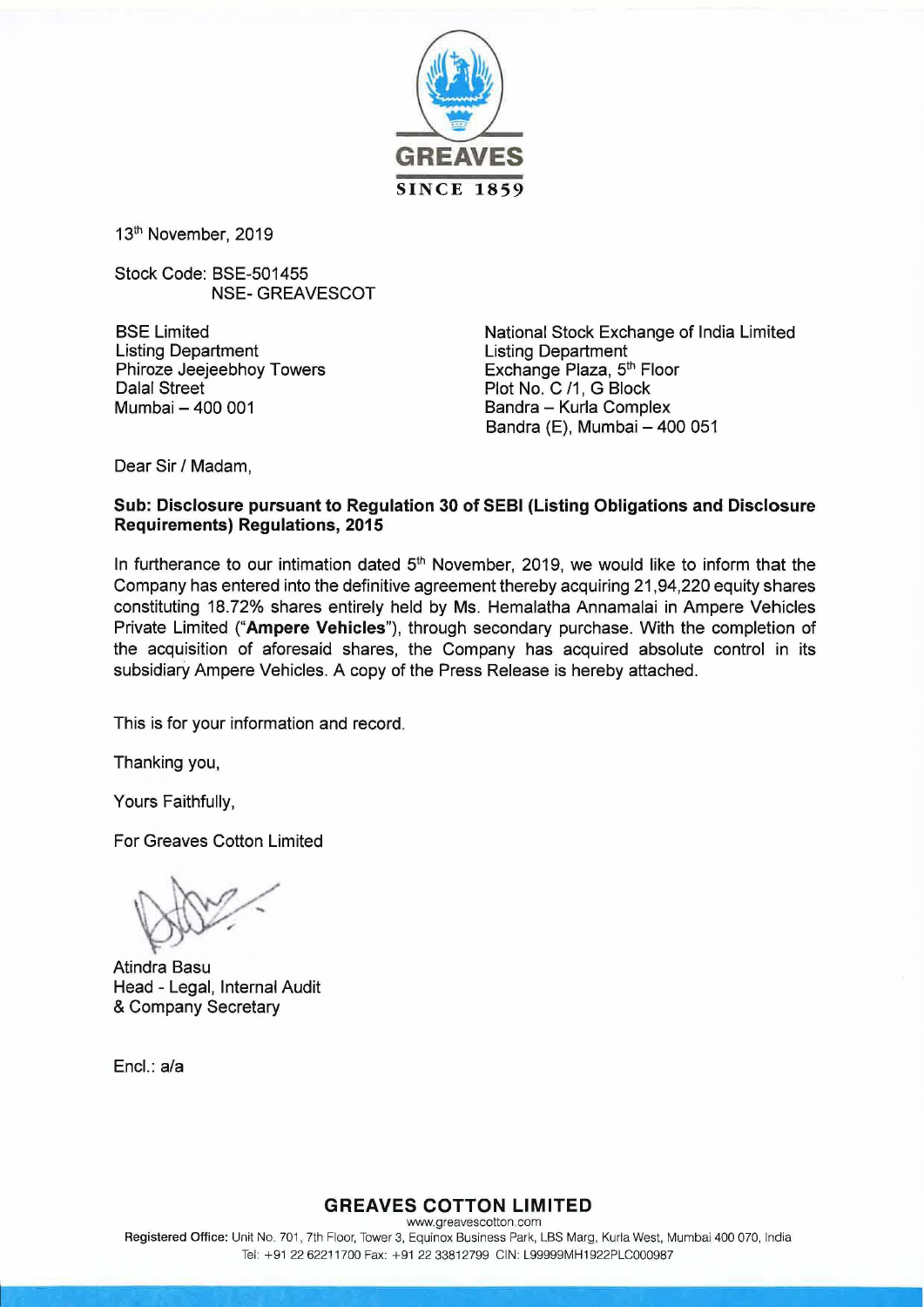# **GREAVES**

PRESS RELEASE

## Greaves completes acquisition of Ampere Vehicles

With this acquisition, Greaves Cotton strengthens and expands its presence in the e-mobility segment

Mumbai, November 13, 2019: Greaves Cotton, a diversified engineering company in India, today announced the completion of its acquisition of entire shareholding of Ms Hemalatha Annamalai in Ampere Vehicles Pvt Ltd through secondary purchase, thereby acquiring absolute control in its subsidiary Ampere Vehicles Pvt Ltd. This is part of Greaves' long-term strategy to strengthen and expand its presence in last-mile e-Mobility space that is seeing significant interest from government and commuters alike.

"Greaves Cotton is looking to leverage its position as the leader in providing last mile solutions by playing a pivotal role in enhancing the pace of India's transition to electric mobility. Our strategic acquisition of Ampere, one of the leading brands in the personal and last mile mobility electric vehicles segment, is part of a larger vision to helm a renewable-energy revolution in the country. With Ampere's acquisition, we are now well poised to become one of the fast-growing e2W player in the market." said Nagesh Basavanhalli, MD and CEO, Greaves Cotton Limited.

Ampere Vehicles is now part of the e-Mobility division of Greaves Cotton, with a significant presence in the Indian electric two-wheeler industry since last 10 years. The brand has efficiently contributed towards a sustainable environment with a range of affordable electric scooters such as Zeal, V-48 LA, Magnus 60, Reo LA and REO Li. These scooters are popular with commuters making a switch from conventional to electric two-wheelers. In June 2019, Ampere became one of the select few EV manufacturers in India to launch high-speed EV two-wheeler ''Zeal'' with FAME II subsidy.

Over the last 10 months, Ampere vehicles have grown significant growth in market share and the exclusive outlets selling Ampere electric scooters have gone up from 75 to over 180 (350+ outlets including Greaves retail stores). These numbers continue to grow and sales have seen consistent growth over the last year. This is the result of Ampere's initiatives to introduce Lithium-ion batteries and the Omni-channel approach.

In the next phase of planned initiatives to make Ampere India's most preferred EV brand, as part of Greaves' company-wide push towards Make in India, the company will continue to innovate towards greater design efficiencies and seek to build strategic partnerships to enable more rapid localization of production and the support ecosystem.

-ENDS-